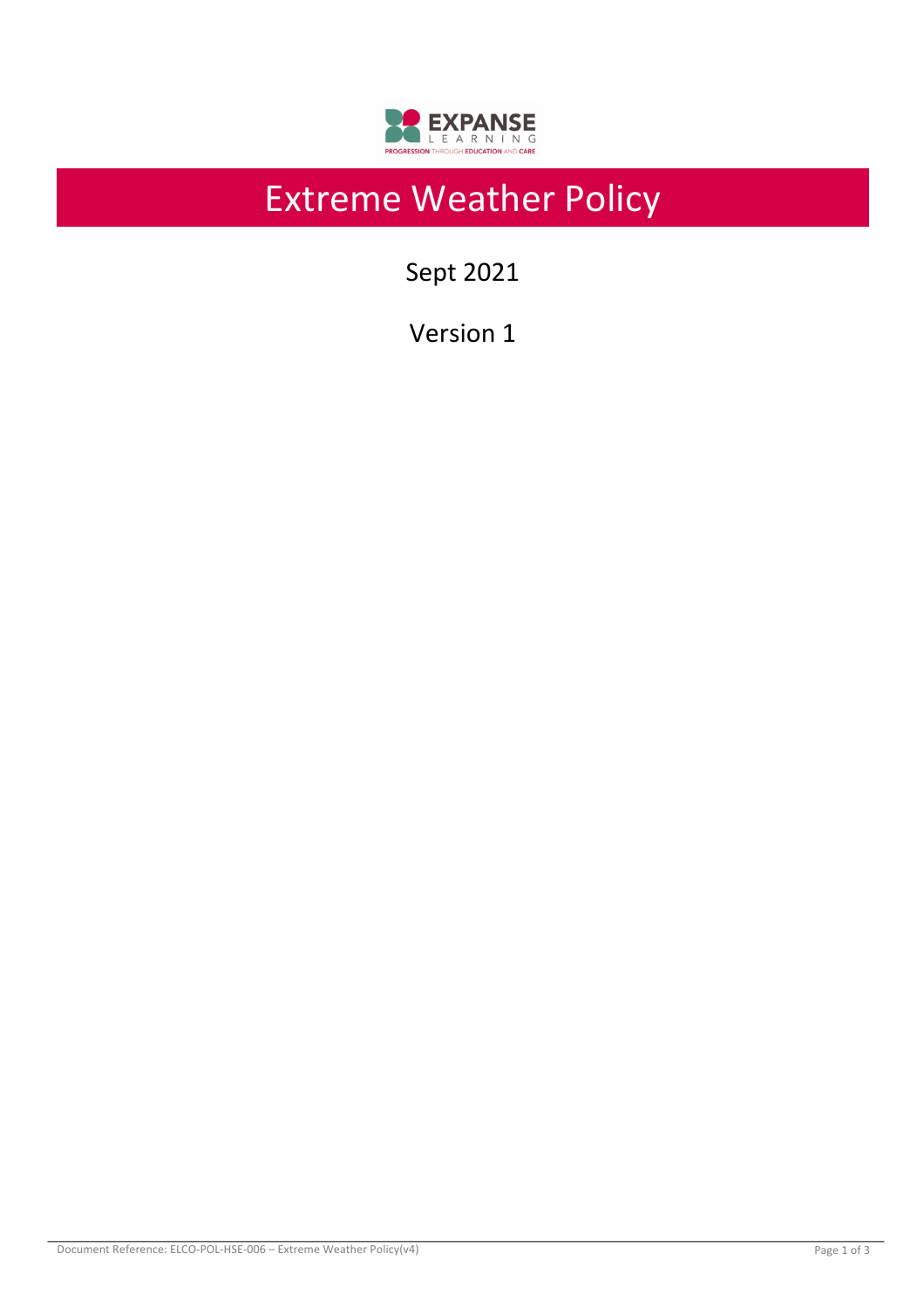## **1. Scope**

This policy applies to all staff at Expanse Learning College (Hereafter referred to as the College).

# **2. Introduction**

At Expanse Learning we want to ensure that in the event of extreme weather conditions, adequate measures are in place to enable our college to remain open. It is always the priority to remain open to students to minimise disruption to their learning. To this end, our site staff work hard to ensure that the site is safe for students and visitors.

## **3. Aims**

#### This plan aims to: -

- $\circ$  Keep students and staff aware of our priorities in extreme weather conditions
- o Keep students, parents, carers informed of communication methods
- o Prevent students and staff from being stranded at college
- o Reduce unnecessary risks
- o Reduce accidents

# **4. Procedure**

In the event of extreme weather, where a college site is unable to guarantee adequate staffing, a decision will be taken by SLT as to whether to close the site.

We may decide to close a specific site while others remain open. Where no updates have been provided students, parents and carers should assume that the college is open as normal. However, if a decision is made to close, this will be communicated out to students, parents and carers at the earliest opportunity.

In the event of site closure, staff will (where possible), be available on site to ensure that messages and communication are maintained for the first few hours of closure; thereafter the site will be closed and unmanned. Lessons will be offered to for students via online learning.

Decisions taken by SLT for any college closure, will be communicated by one or more of the following means:

- o Phone calls
- o Texts
- o Published on our website https://www.expanselearning.co.uk
- o Published on Expanse Learning social media pages : Facebook/Twitter
- o A recorded message on the answer phone

## **5. College Closure during the Day**

In the event of extreme weather during the college day, a decision will be taken by the SLT as to whether the site should remain open or not, considering the safety of all students and staff.

If a decision is made for an early closure, we will use the same communication methods to contact parents and carers. In planning for extreme weather events, we advise all students, staff and visitors to wear appropriate clothing and footwear.

## **6. Monitoring arrangements**

This policy will be reviewed every 12 months but can be revised as needed.